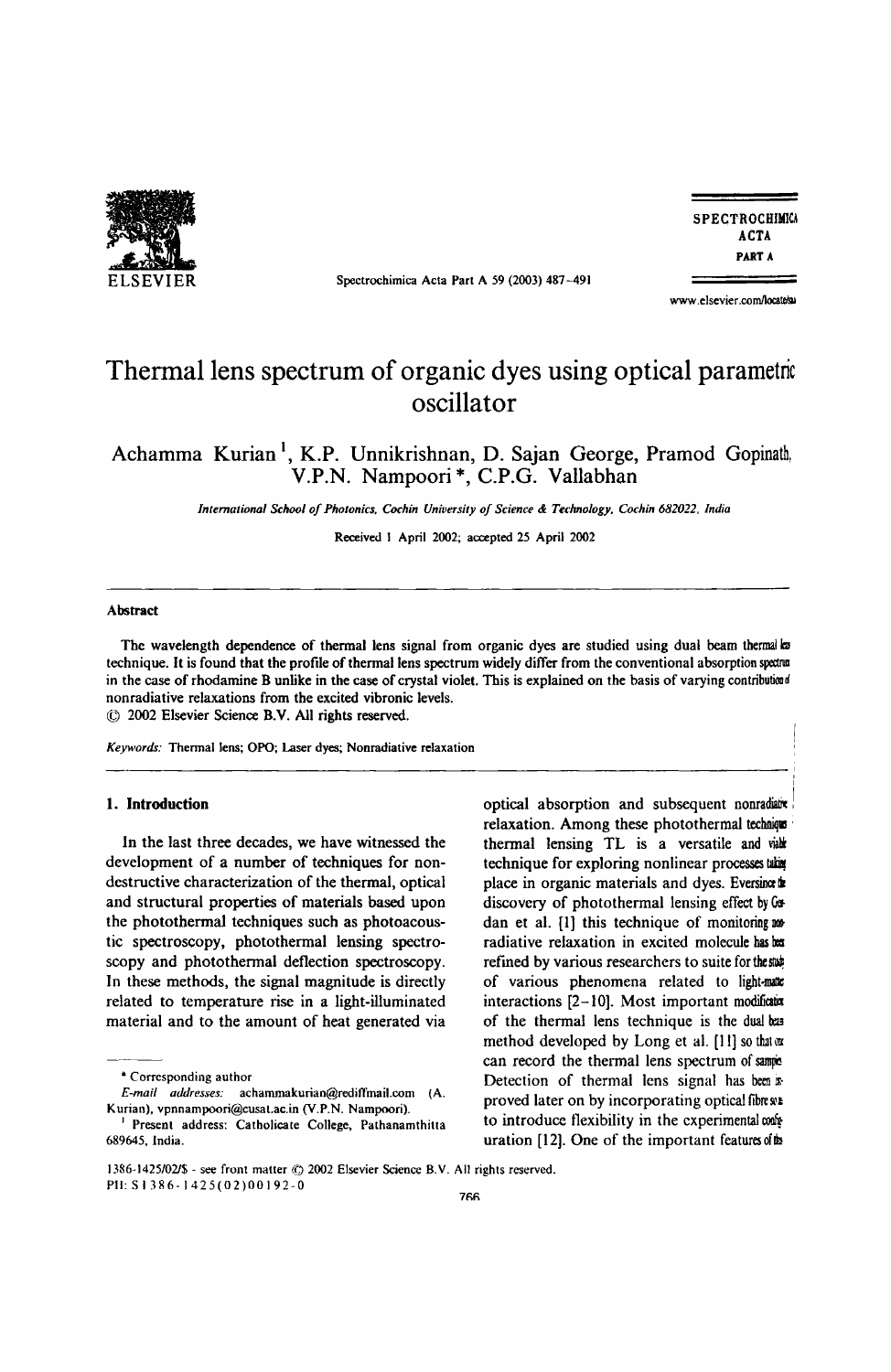hnique is that it is a highly sensitive method for 2Suring the absorbance of light in a multitude simples based on physical changes that occur in : sample during irradiation.

When a medium is illuminated with Gaussian fr radiation, some of the incident energy is arbed by the molecules in the ground state, and e excited to higher energy states. The excess ~gy acquired by the molecule can be dissipated many ways. The non-radiative decay produces alized temperature rise, creating a refractive k gradient in the medium so that the medium a as a lens-like optical element, called thermal [6. The focal length of the induced thermal lens ,pulsed laser irradiation is given by [13,14]:

$$
\frac{1}{\int_{\theta}}\left(1+\frac{2nt}{t_c}\right)^{-2}
$$

$$
\int_{0}^{\frac{\pi}{2}} \frac{d^{2}D\ln\sigma h\nu n^{2}H}{kJ\omega^{2n+2}} \left(\frac{dn}{dT}\right) \left(\frac{2}{\pi}\right)^{n}, \quad t_{c} = \frac{\omega^{2}}{4D},
$$
\n
$$
\int_{0}^{\frac{\pi}{2}} \frac{k}{\rho C_{p}}, \quad H = \int_{0}^{t} p(t) dt
$$
\n(1)

 $\frac{dx}{dt}$  is the time-dependent focal length of the  $\mathbf{m}$ allens,  $f_0$  is the focal length just after heating  $i.e.$   $i.e.$  is the characteristic time constant of  $\mathbf{z}$ y, *l* is the sample length, *D* is the thermal figurity, N is the number of molecules,  $\sigma$  is the  $\infty$ section of absorption,  $\nu$  is the frequency of  $\ast$  beating laser, *h* is the Planck's constant, *n* is  $\overline{\mathbf{z}}$  number of photons,  $H$  is the total output  $xxy$  of the laser,  $k$  is the thermal conductivity,  $J$  $\mu$  Joule's constant,  $\omega$  is the beam radius,  $\rho$  is  $x$  density,  $C_p$  is the specific heat and  $P(t)$  is the .my of the heating laser. The probe beam wegh the TL will be affected and the TL signal lasually measured as the relative change in the we beam center intensity given as:

$$
\frac{d}{dt}S_{(t=0)}\left(1+\frac{2t}{t_c}\right)^{-2}
$$
  

$$
\frac{1}{2\pi} = \frac{5\ln(10)AE_0}{\omega^2\lambda\rho C_p}\frac{dn}{dT}
$$
 (2)

the  $E_0$  is the energy of the pump laser.

In the present experiment, changes in the probe beam intensity results from the wavelength-dependent heating of the sample by absorption of the pump beam. A plot of these intensity changes, therefore, provides a characteristic signature of the absorption mechanism of the samples. Most of the studies reported earlier used tunable dye lasers as the pump beam [13). One of the drawbacks of dye lasers is the limited range of tunability. The present paper describes the use of TL effect to record absorption spectrum of organic dyes in methanol using optical parametric oscillator (OPO) as the excitation source since optical parametric devices provide wide and continuous wavelength coverage, easy and rapid wavelength tunability, high-energy output and the advantage of being all solid state .

# 2. Experimental

The experimental setup of dual beam thermal lens technique employed in the present investigation is shown in Fig. I. In dual beam configuration, separate lasers are used for pump and probe beams. This technique is more advantageous since only a single wavelength (probe) is always detected and there needed no correction for the spectral response of the optical elements and detector. Moreover one can record TL spectra only by dual beam setup. The pump beam used for the present study is the radiation from an OPO (Quantaray mopo-700) with tunable output in the range 460-620 nm. Radiation of wavelength



Fig. 1. Schematic diagram of the experimental set up.  $L1$ ,  $L2$ — Lens; DM-dichoric mirror; S-Sample; OF-optic fibre; MPA-monochromator-PMT assembly; DSO-digital storage oscilloscope.

767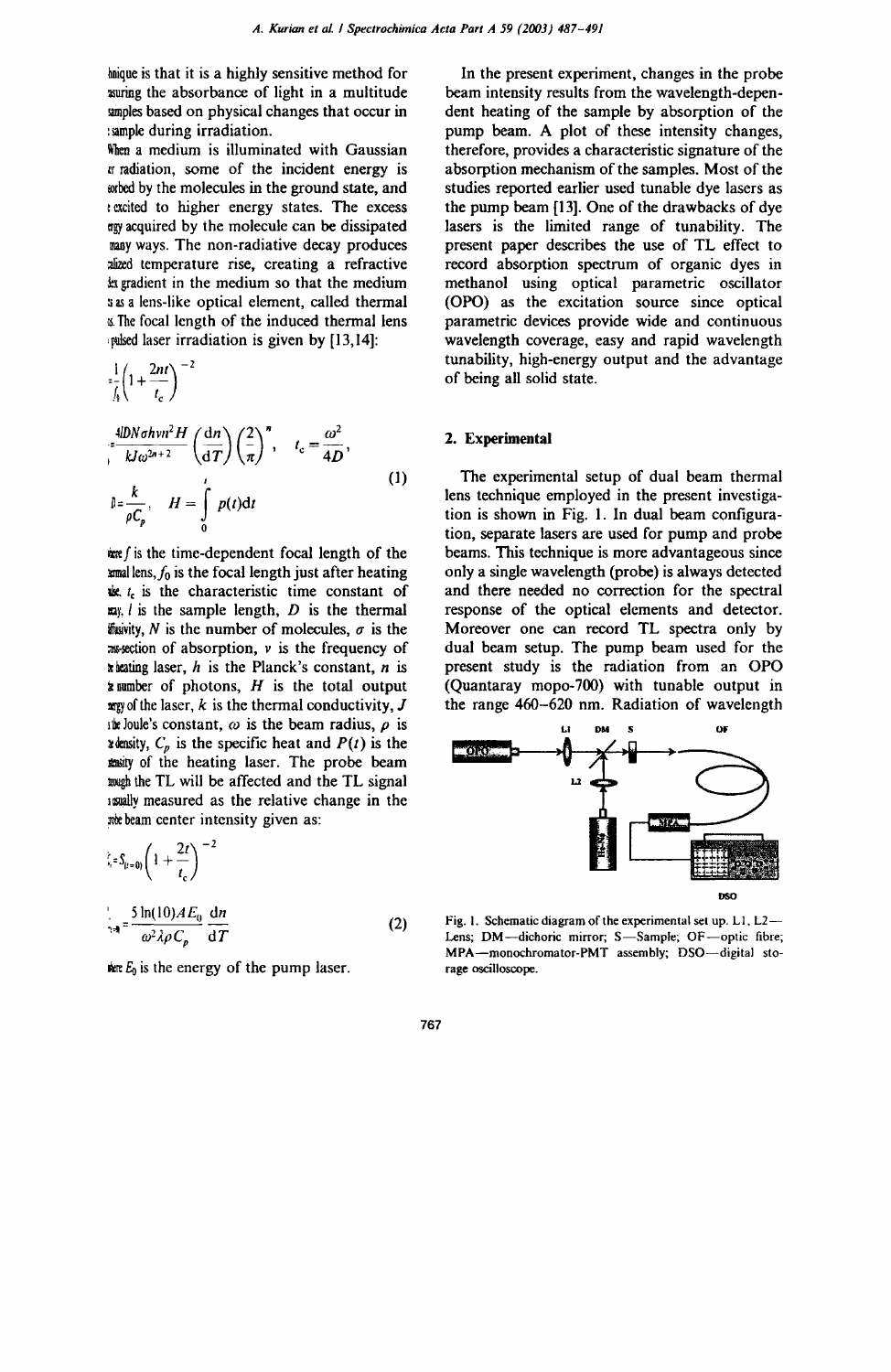632.8 nm from a low power (1.5 mw) intensity stabilized He-Ne laser source is used as the probe beam. Samples in a quartz cuvette (1 mm) are kept one confocal length past the beam waist. Hu et al. demonstrated that this configuration enhances the thermal lens signal [2]. The probe beam is made to pass collinearly through the sample using a dichroic mirror. An optical fibre mounted on XYZ translator placed at the beam center in the far field serves simultaneously as the finite aperture as well as the detector. The other end of the fibre is coupled to a monochromator-PMT assembly which is set at 632.8 nm. The signal output from PMT is processed using a digital storage oscilloscope (Tektronix, TDS 220). The present work is done at a temperature of 26°C. The thermal lens spectra are normalized to account for the spectral profile of the OPO output.

The absorption spectrum of the sample is recorded using a UV -Vis-IR spectrophotometer (Jasco V-570). For the fluorescence study, the front surface emission is collected and focused by a lens to the entrance slit of a 1 m Spex monochromator, which is coupled to a PMT having an S20 cathode. The PMT output is fed to a lock-in amplifier. The emission wave length is scanned in the specified region (500-640 nm). Studies on rhodamine B and crystal violet are reported in the present paper.

An accurately weighed amount of rhodamine B (Exciton) is dissolved in methanol to give a concentration of 1.87 mmol  $I^{-1}$ . From this stock solution, sample solutions with different concentrations ranging from 2.68 to 460  $\mu$ mol 1<sup>-1</sup> are prepared.

## 3. Results **and** discussion

The absorption, TL and fluorescence spectra of rhodamine B in methanol at a concentration of 2.68  $\mu$ mol  $I^{-1}$  are given in Fig. 2. Absorption spectrum shows the peak absorption at 18315  $cm^{-1}$  and a shoulder at 19380 cm<sup>-1</sup> which reveals two prominent vibronic levels at 546 nm (18 315  $\text{cm}^{-1}$ ) and 516 nm (19380 cm<sup>-1</sup>) with intensity variation as determined by Franck Condon principle. As is clear from the figure TL spectral peak



Fig. 2. Spectra of rhodamine B for a concentration of  $10$  $\mu$ mol  $1^{-1}$  in methanol (a) absorption spectrum (b) thermal in spectrum (c) fluorescence spectrum.

and absorption peak do not coincide. The factual these peaks do not coincide reveals the uneque magnitudes of nonradiative and radiative trastion probabilities from the excited vibronic lend Excitation to 19380 cm<sup>-1</sup> level is followed nonradiative de-excitations to a large number low-lying vibronic levels. One can conclude is probability of nonradiative de-excitations for 19380 cm<sup>-1</sup> is more than that from  $18315$ cm' level so as to get the TL spectral peak at 19}  $cm^{-1}$ . This conclusion is also supported by: fact that fluorescence emission (and hence  $\omega$ tive relaxation cross-section) from this level almost zero as one would expect from the  $\infty$ plementary nature of nonradiative and radar relaxation processes. The fluorescence peak longer wavelength accounts for the Stokes  $\mathbb E$  $[15,16]$ .

Fig. 3 shows the spectra of rhodamine Bi methanol at a concentration of  $460 \mu \text{mol}^{-1}$ . evidently observed from the figure, at the concentration there is a relative enhancement the TL signal as compared with that in fluorescence spectrum. With increasing dyearcentration the possibility of transfer of between molecules by collisional mecho makes the nonradiative part to become prominent. Hence it is obvious that fluored quantum yield decreases as the con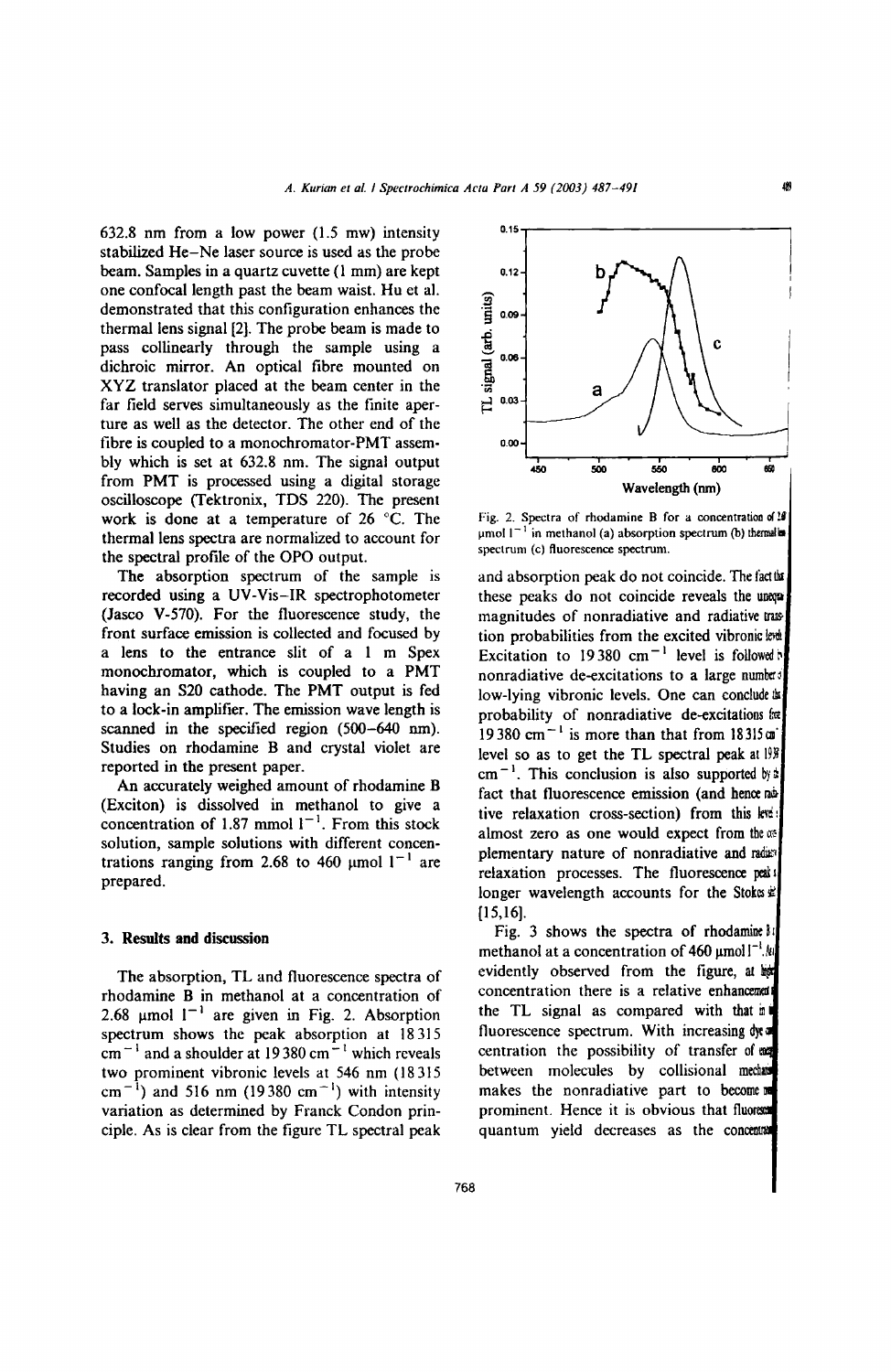A. Kurian et al. / Spectrochimica Acta Part A 59 (2003) 487-491



3 Spectra of rhodamine B for a concentration of 460  $\approx$  moll<sup>-1</sup> in methanol (a) absorption spectrum (b) thermal s spectrum (c) fluorescence spectrum.

ereases [17-21]. Enhancement in nonradiative concept with increase in concentration will also as place due to reabsorption of fluorescence assion, thereby causing the red shift in the wescence peak (Fig. 4). Concentration depenance of TL signal (Fig. 5) from rhodamine B at wous pump wavelengths also revealed same stasity results. In solutions of low concentration to the dissolve practically completely into monogrs. It should be mentioned that basic dyes like wamine B may dissociate at high dilutions into alons and anions. The absorption spectra are termined by the intrinsic absorption of the dye wecules and the dye-solvent interaction. At this mentration dye-dye interaction is negligible



.4. The concentration dependence of peak fluorescence dength of rhodamine B.



Fig. 5. Variation of TL signal amplitude of rhodamine B with concentration for different pump wavelengths  $(\blacksquare)$  520 nm  $(\lozenge)$ 540 nm ( $\triangle$ ) 560 nm () 570 nm (+) 574 nm and ( $\blacktriangledown$ ) 580 nm.

because of the large average distance between them. The absorption spectra (Fig. 3) contain contributions from the monomers and the aggregates which makes the spectrum broader at higher concentration. For highly soluble dye like rhodamine B the dye-dye interaction gains importance at high concentrations since the mean distance between them becomes small [22-24]. On increasing the concentration of dye solution, the aggregate formation and reabsorption of fluorescence emission will result into the enhancement in absorption and nonradiative relaxations at higher wavelengths. Fig. 6 shows the absorption and TL spectrum of crystal violet dye for a concentration of 6.5  $\mu$ mol  $1^{-1}$ . The absorption and the TL spectra have the same profile. This indicates that



Fig. 6. Absorption (a) and thermal lens (b) spectra of crystal violet for a concentration of 65  $\mu$ mol  $1^{-1}$ .